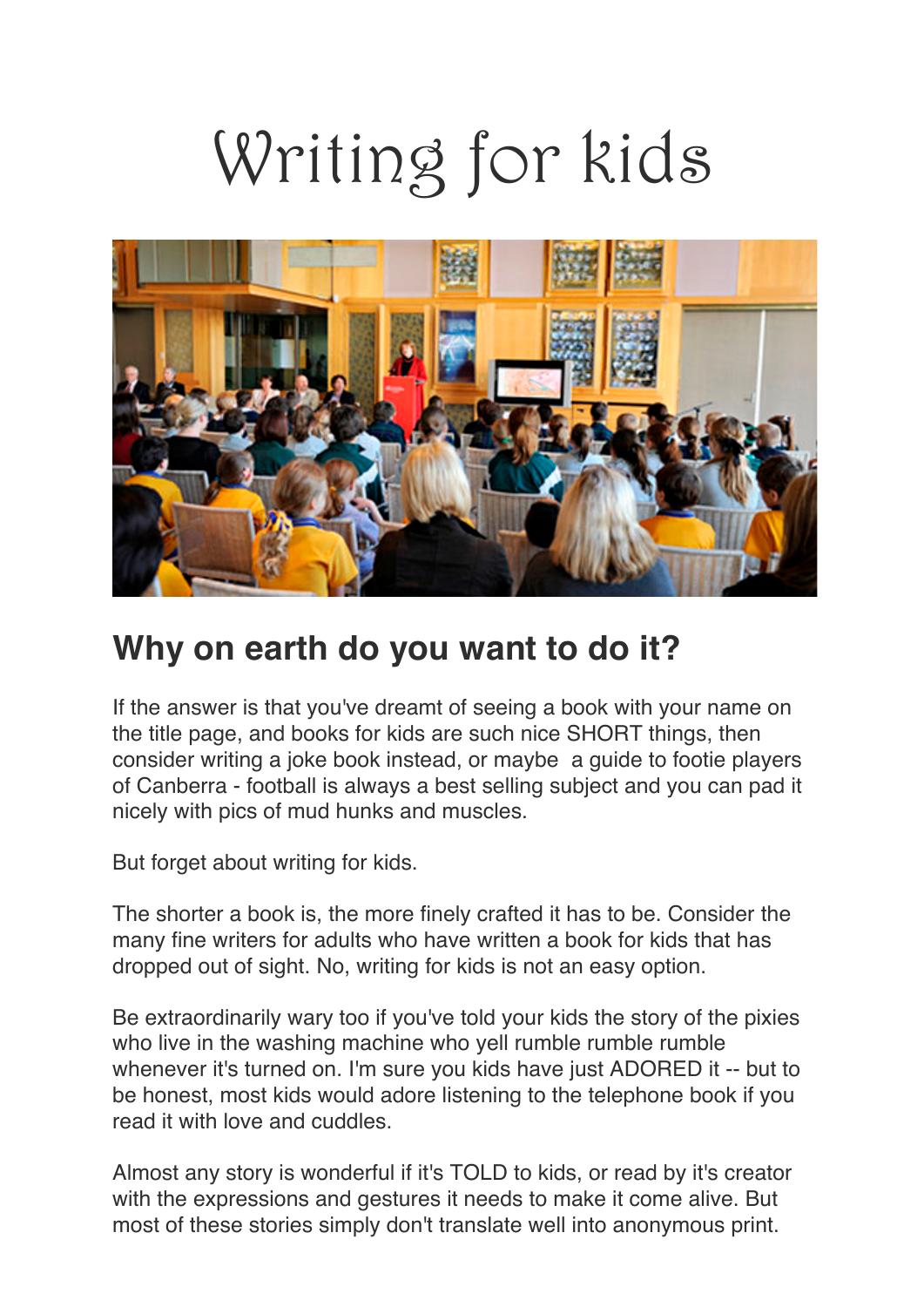Never assume your stories are publishable just because kids like listening to them.

Humans love stories- and every adult has some story telling ability storytelling is the way humans communicate history, morality and how to build an atom bomb. But very few storytelling adults can produce a professional story.

#### **Do you really want to be a professional writer?**

I love playing the violin, but no audience will ever want to listen to me (except a possibly demented wombat, but that's another story.) I don't love playing the violin enough to practice. I get an enormous amount of pleasure though from being an amateur violin player - and an amateur kid's writer will get an enormous amount of pleasure too, plus give pleasure to all the kids they try their stories out on.

But unless you really love working at your story: planning it, plotting it for months or years, writing and rewriting, having the honesty to say 'this is crap' and throwing the whole lot away and doing it again - you don't want to be a professional kid's writer.

Excuse me rabbiting on like this. But in all honesty no story for kids I have been sent in the past few years has been of a professional standard; when I've suggested that they need radical revision nearly every would be kid's author has been angry that I might even suggest that their work needed changes (one even claimed I wanted to steal his extremely pedestrian idea).

There is a very strong belief that any nice little tale will do for kids - and that's true - but only as long as you are doing the telling in person.

There are two scenarios though when 'just okay' stuff will be published. The first is if you are the Duchess of Windsor, or have a similar public profile. The second is when a publisher decides that your story mediocre as it is - can be married successfully with the work of a brilliant illustrator.

This does happen- just don't count on it.

### **Who do you want to write for?**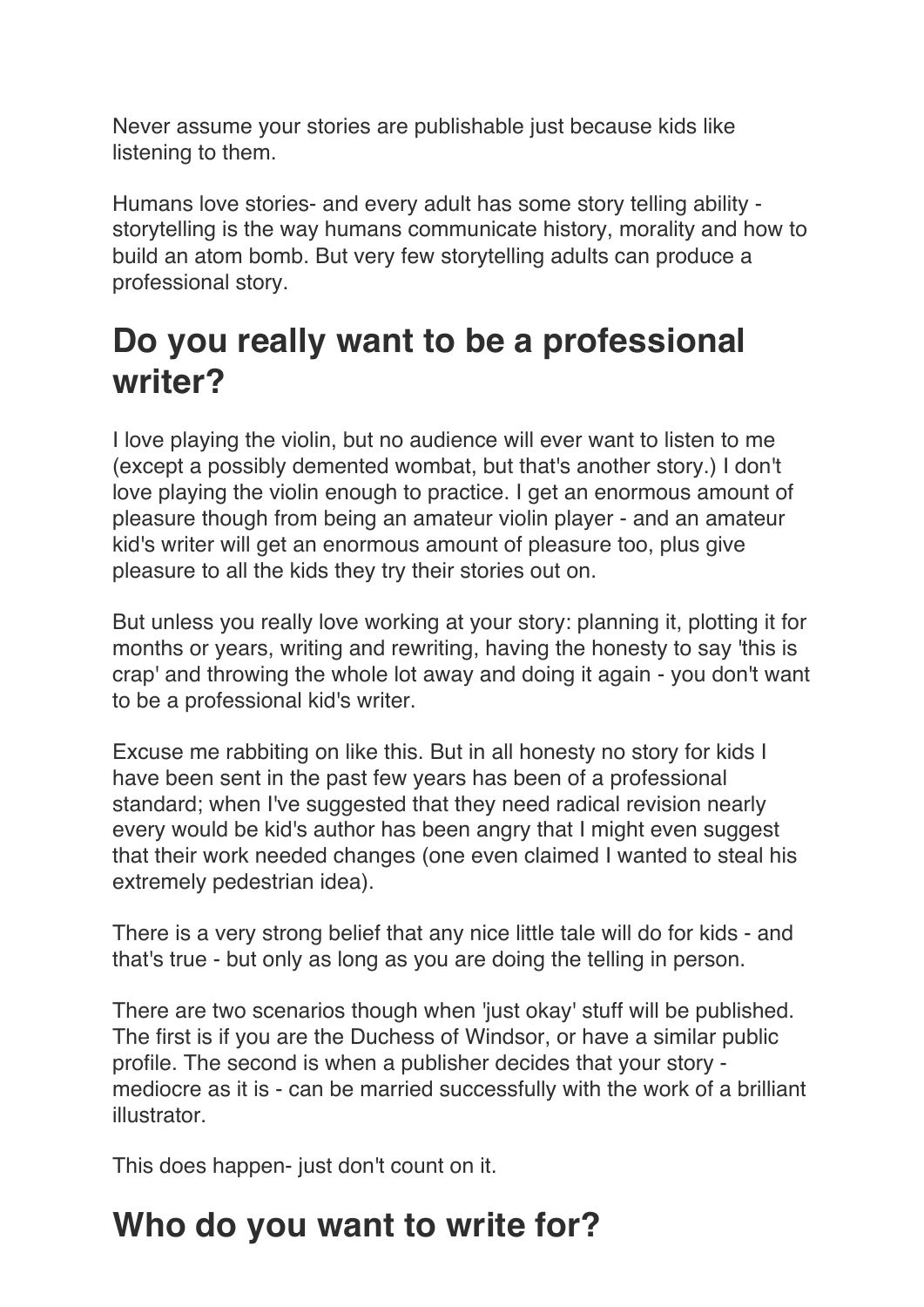- The under 3's?
- Kindergarteners?
- Will your book be read by adults to kids, or be designed so that early readers can read it themselves?
- Is it for adolescents or teenagers?

If you haven't worked this out, and don't know what each group needs, find out. (Says she who just wrote her first book, Rain Stones without thinking or even knowing about ANY of these criteria. But I was lucky and my second and third books would have been immeasurably better if I had done a bit of homework before writing them.



No matter how brilliant your writing is, if the story is boring your book will be boring too.

While this is true for adult books, an adult may be seduced by your glorious prose. A kid won't be- and kids are the most honest audience you can get.

I love letters that begin:

Dear Jackie French,

our teachar said we had to writte to our faverate orthor and that had to be you the rest of the class likked your book but I fell aslip love Joel.

Or even better:

Our teacher said we had to write to our favourite author. my favourite author is Roal Dahl but he's dead so I'm writing to you.)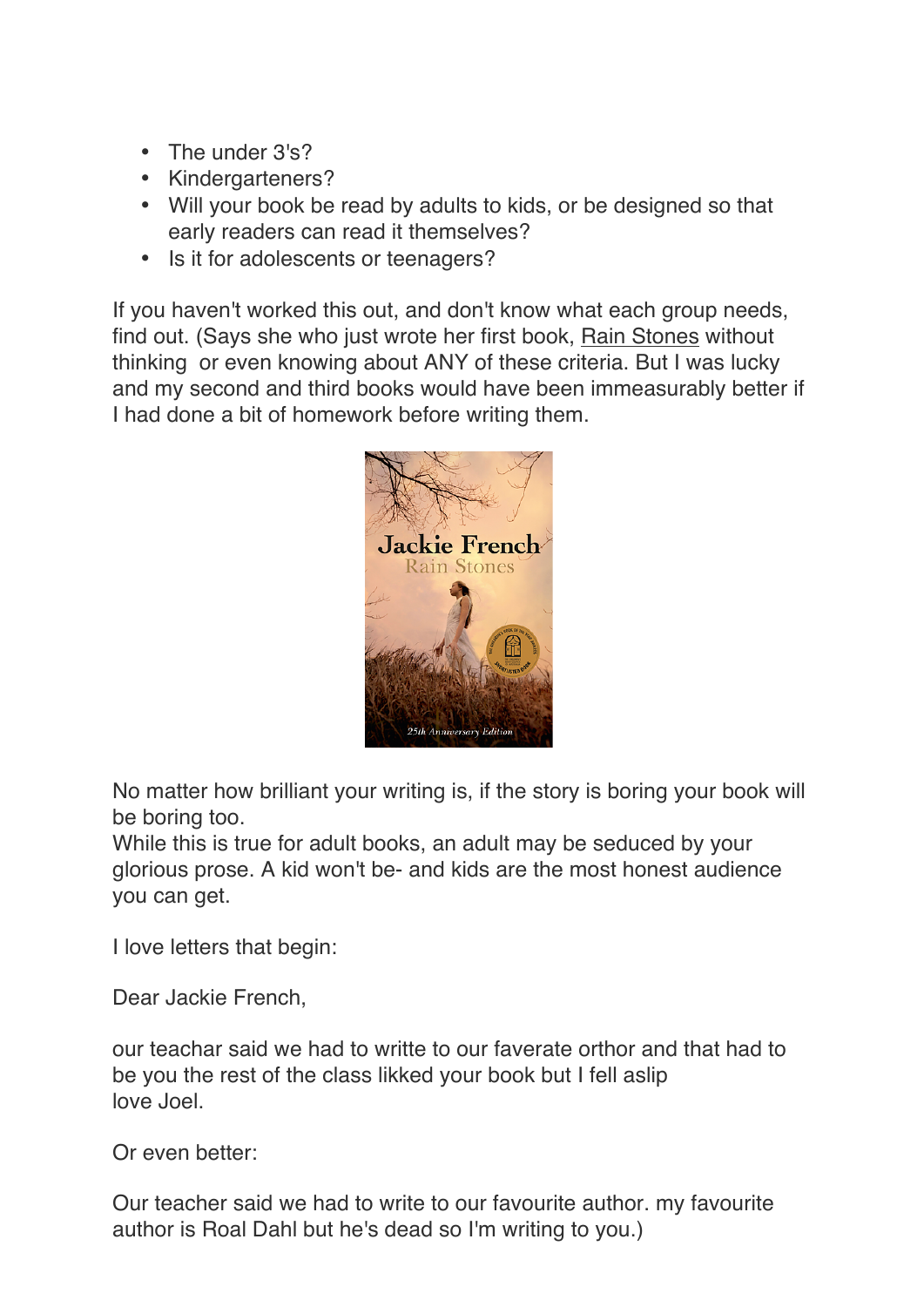And after that? Well, there's no way I can cover the plotting, background gathering character pondering and sheer amount of THINKING needed to write a book in a few hundred more words (Well, that's my excuse for not attempting it) Just three pleas though:

## **1. Don't - please - choose simple language when you write for kids**

As long as your story is fascinating, and nine out of ten words are intelligible, kids will work out what the tenth word is by its context, or just skip over it- but after a few such skippings over they'll know that word.

Kids gain vocabulary by using it- and reading it. (They learn very few words from tv, and part from interesting epithets and technical terms probably even fewer from normal speech with their peers). If you write a book with simple vocab you are robbing a child of words - and the mental stretch needed to use them. Don't talk down to kids. Kids understand adult speech - they can understand adult writing too, if - and admittedly this is a big proviso - the story is so fascinating it pulls them along.

# **2. Don't underestimate kids**

Kids have a greater interest in moral issues than adults - kids are trying to make sense of the world, adults are mostly trying to pay the mortgage and survive the next traffic jam. Hitler's Daughter, for example, is a hit with kids because they need to think about it. The only physical action happens in the last three pages, but there is a heck of a lot of moral action.